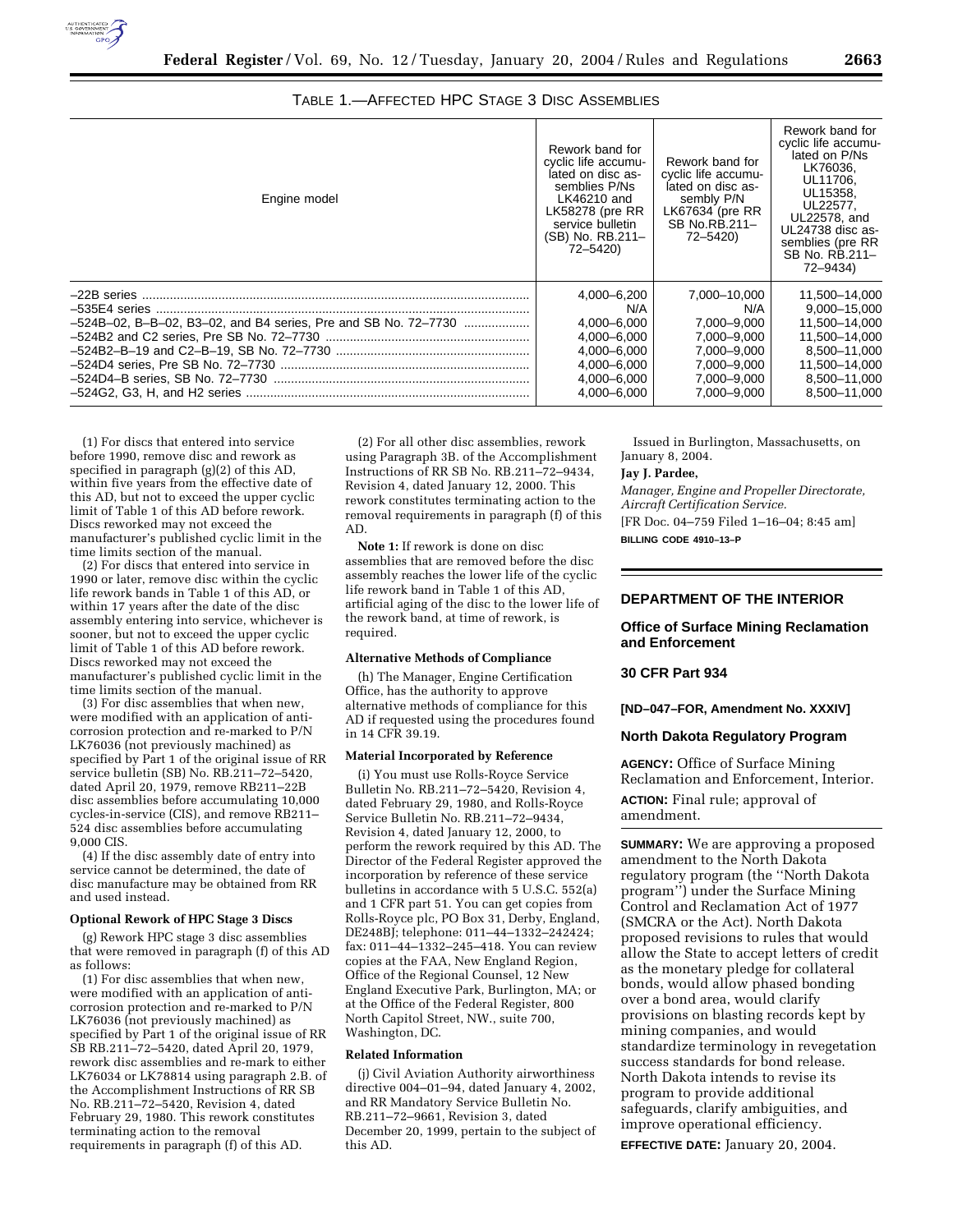**FOR FURTHER INFORMATION CONTACT:** Guy Padgett, Telephone: 307/261–6550, Internet address: *GPadgett@osmre.gov*. **SUPPLEMENTARY INFORMATION:**

- I. Background on the North Dakota Program II. Submission of the Proposed Amendment
- III. Office of Surface Mining Reclamation and
- Enforcement's (OSM's) Findings
- IV. Summary and Disposition of Comments V. OSM's Decision
- VI. Procedural Determinations

#### **I. Background on the North Dakota Program**

Section 503(a) of the Act permits a State to assume primacy for the regulation of surface coal mining and reclamation operations on non-Federal and non-Indian lands within its borders by demonstrating that its State program includes, among other things, ''a State law which provides for the regulation of surface coal mining and reclamation operations in accordance with the requirements of this Act \* \* \*; and rules and regulations consistent with regulations issued by the Secretary pursuant to this Act.'' *See* 30 U.S.C.  $1253(a)(1)$  and  $(7)$ . On the basis of these criteria, the Secretary of the Interior conditionally approved the North Dakota program on December 15, 1980. You can find background information on the North Dakota program, including the Secretary's findings, the disposition of comments, and conditions of approval in the December 15, 1980, **Federal Register** (45 FR 82214). You can also find later actions concerning North Dakota's program and program amendments at 30 CFR 934.15, 934.16, and 934.30.

## **II. Submission of the Proposed Amendment**

By letter dated April 23, 2003, North Dakota sent us an amendment to its program (Amendment number XXXIV, Administrative Record No. ND–II–01) under SMCRA (30 U.S.C. 1201 *et seq.*). North Dakota sent the amendment to include changes made at its own initiative. The provisions of the North Dakota Administrative Code (NDAC) that North Dakota proposed to revise are: (1) NDAC 69–05.2–01–02 (Definitions) to add irrevocable letters of credit as one of the financial supports for a collateral bond; (2) NDAC 69–05.2– 12–01 (Performance bond—General requirements) to allow the posting of more than one bond to guarantee specific phases of reclamation within the permit area; (3) NDAC 69–05.2–12– 04 (Performance bond—Collateral bond) to specify that: (a) The permittee obtain prior North Dakota Public Service (Commission) approval of the bank that will issue the letter of credit, (b) the

term of the letter of credit must be at least one year, (c) the bank issuing the credit must give the Commission at least 90 days notice if it intends to terminate the letter of credit at the end of the current term, (d) the Commission will not accept letters of credit in excess of 10 percent of the bank's total equity, and (e) the bank must provide the Commission with notice of any pending action that could result in suspension or revocation of the bank's charter or license to do business; (4) NDAC 69– 05.2–17–07 to make a minor editorial change to clarify that other structures (as well as dwellings, schools, churches, and commercial and institutional buildings) may be protected from certain blasting operations; and (5) NDAC 69–05–22–07, minor editorial changes to North Dakota's revegetation success standards that clarify that the standards can be exceeded, as well as met, for demonstrating reclamation success.

We announced receipt of the proposed amendment in the July 7, 2003, **Federal Register** (68 FR 40225). In the same document, we opened the public comment period and provided an opportunity for a public hearing or meeting on the amendment's adequacy (Administrative Record No. ND–II–07).

The public comment period ended on August 6, 2003. We received comments from one Federal agency, one university and one State society. No one requested a public meeting or hearing, therefore we did not conduct one.

#### **III. OSM's Findings**

Following are the findings we made concerning the amendment under SMCRA and the Federal regulations at 30 CFR 732.15 and 732.17. We are approving the amendment.

# *A. Minor Revisions to North Dakota's Rules*

North Dakota proposed minor wording changes to the following previously-approved rules.

- *1. NDAC 69–05.2–17–07. Performance standards—Use of Explosives— Records of blasting operations [30 CFR 816.68]*
- *2. NDAC 69–05.2–22–07. Performance standards—Revegetation—Standards for success [30 CFR 816.116]*

Because the above changes are both minor, we find that they will not make North Dakota's rules less effective than the corresponding Federal regulations.

# *B. Revisions to North Dakota's Rules That Have the Same Meaning as the Corresponding Provisions of the Federal Regulations*

North Dakota proposed revisions to the following rules containing language that is the same as or similar to the corresponding sections of the Federal regulations.

- *1. NDAC 69–05.2–01–02.13, Definitions (Collateral bond) [30 CFR 800.5]*
- *2. NDAC 69–05.2–12–01.11, Performance Bond—General Requirements [30 CFR 800.13(a)(2)]*
- *3. NDAC 69–05.2–12–04.2, Performance bond—Collateral bond [30 CFR 800.21(b) and 800.16.(e)]*

Because these proposed rules contain language that is the same as or similar to the corresponding Federal regulations, we find that they are no less effective than the corresponding Federal regulations.

## **IV. Summary and Disposition of Comments**

## *Public Comments*

We asked for public comments on the amendment (Administrative Record No. ND–II–03), and one university replied. Duane Hauck, Assistant Director of Agriculture and Natural Resources, wrote in his May 20, 2003, letter, that ''The NDSU Extension Service has no additional comments''' (Administrative Record No. ND–II–05)

#### *Federal Agency Comments*

Under 30 CFR 732.17(h)(11)(i) and section 503(b) of SMCRA, we requested comments on the amendment from various Federal agencies with an actual or potential interest in the North Dakota program (Administrative Record No.  $\overline{ND}-II-03$ ).

Ray McKinney of the Mine Safety and Health Administration replied on June 9, 2003, that ''none of the changes have a direct impact upon employee or public health or safety and, consequently, MSHA has no comments or recommendations concerning the changes.'' (Administrative Record No. ND–II–06).

# *Environmental Protection Agency (EPA) Concurrence and Comments*

Under 30 CFR 732.17(h)(11)(i), OSM requested comments on the amendment from EPA (Administrative Record No. ND–II–03). EPA did not respond to our request.

## *State Historic Preservation Officer (SHPO) and the Advisory Council on Historic Preservation (ACHP)*

Under 30 CFR 732.17(h)(4), we are required to request comments from the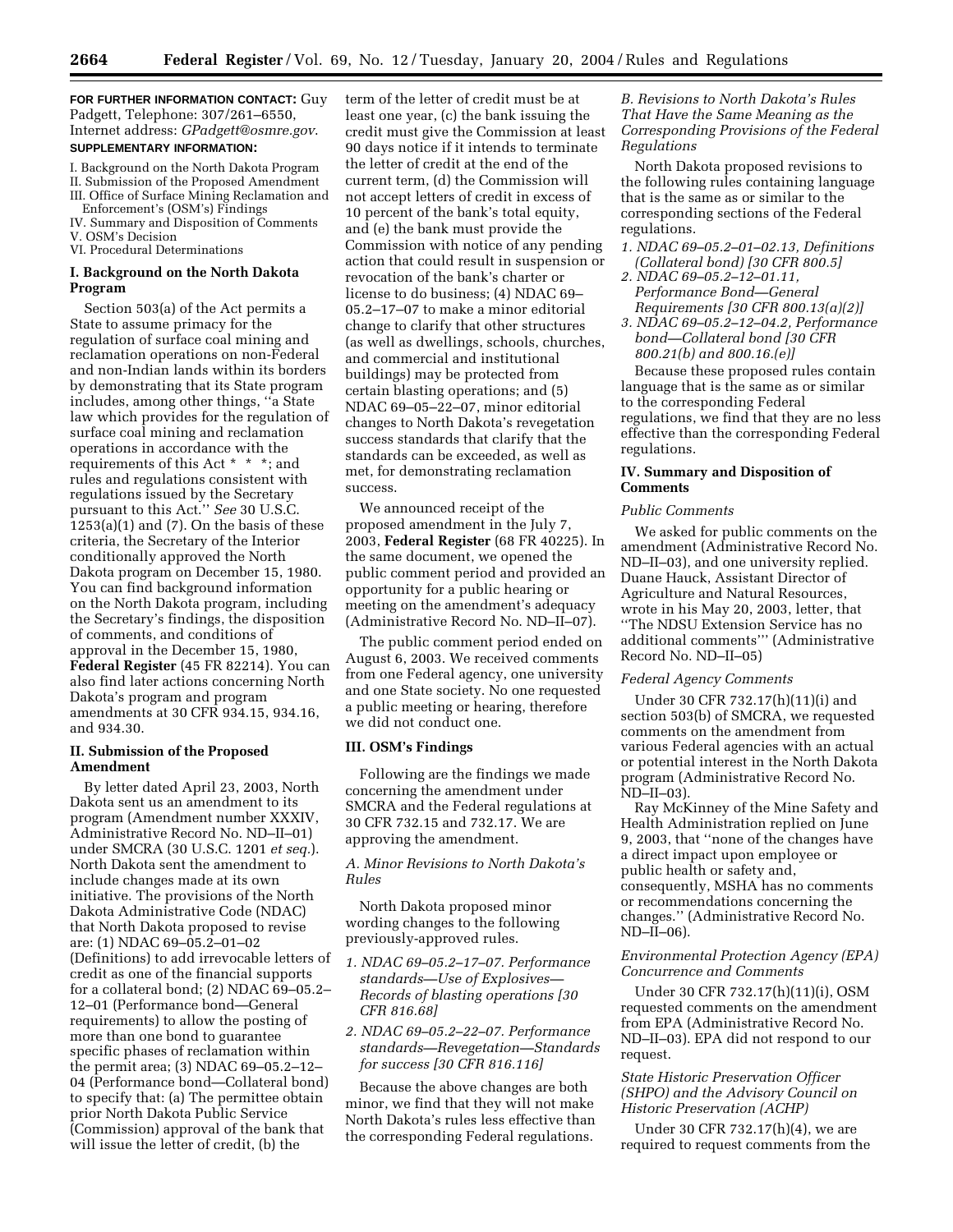SHPO and ACHP on amendments that may have an effect on historic properties. On May 5, 2003, we requested comments on North Dakota's amendment (Administrative Record No. ND–II–03), but ACHP did not respond to our request. The SHPO responded on May 14, 2003, that ''We have no comments on the document.'' (Administrative Record No. ND–II–04).

#### **V. OSM's Decision**

We approve the rules as proposed by North Dakota with the provision that they be fully promulgated in identical form to the rules submitted to and reviewed by OSM and the public. We approve: (1) NDAC 69–05.2–01–02.13, Definition of Collateral Bond; (2) NDAC 69–05.2–12–01.11, Performance Bond— General Requirements; (3) NDAC 69– 05.2–12–04.2, Performance Bond— Collateral Bond; (4) NDAC 69–05.2–17– 07, Performance standards—Use of Explosives—Records of Blasting Operations; and (5) NDAC 69–05.2–22– 07, Performance standards— Revegetation—Standards for success.

To implement the decision to approve the rules, we are amending the Federal regulations at 30 CFR Part 934, which codify decisions concerning the North Dakota program. We find that good cause exists under 5 U.S.C. 553(d)(3) to make this final rule effective immediately. Section 503(a) of SMCRA requires that the State's program demonstrates that the State has the capability of carrying out the provisions of the Act and meeting its purposes. Making this regulation effective immediately will expedite that process. SMCRA requires consistency of State and Federal standards.

#### **VI. Procedural Determinations**

#### *Executive Order 12630—Takings*

This rule does not have takings implications. This determination is based on the analysis performed for the counterpart Federal regulation.

#### *Executive Order 12866—Regulatory Planning and Review*

This rule is exempted from review by the Office of Management and Budget (OMB) under Executive Order 12866 (Regulatory Planning and Review).

#### *Executive Order 12988—Civil Justice Reform*

The Department of the Interior has conducted the reviews required by section 3 of Executive Order 12988 and has determined that this rule meets the applicable standards of subsections (a) and (b) of that section. However, these standards are not applicable to the actual language of State regulatory

programs and program amendments because each program is drafted and promulgated by a specific State, not by OSM. Under sections 503 and 505 of SMCRA (30 U.S.C. 1253 and 1255) and the Federal regulations at 30 CFR 730.11, 732.15, and 732.17(h)(10), decisions on proposed State regulatory programs and program amendments submitted by the States must be based solely on a determination of whether the submittal is consistent with SMCRA and its implementing Federal regulations and whether the other requirements of 30 CFR Parts 730, 731, and 732 have been met.

#### *Executive Order 13132—Federalism*

This rule does not have Federalism implications. SMCRA delineates the roles of the Federal and State governments with regard to the regulation of surface coal mining and reclamation operations. One of the purposes of SMCRA is to ''establish a nationwide program to protect society and the environment from the adverse effects of surface coal mining operations.'' Section 503(a)(1) of SMCRA requires that State laws regulating surface coal mining and reclamation operations be ''in accordance with'' the requirements of SMCRA, and section 503(a)(7) requires that State programs contain rules and regulations ''consistent with'' regulations issued by the Secretary pursuant to SMCRA.

# *Executive Order 13175—Consultation and Coordination With Indian Tribal Governments*

In accordance with Executive Order 13175, we have evaluated the potential effects of this rule on Federally recognized Indian Tribes and have determined that the rule does not have substantial direct effects on one or more Indian Tribes, on the relationship between the Federal government and Indian Tribes, or on the distribution of power and responsibilities between the Federal government and Indian Tribes. The rule does not involve or affect Indian Tribes in any way.

# *Executive Order 13211—Regulations That Significantly Affect the Supply, Distribution, or Use of Energy*

On May 18, 2001, the President issued Executive Order 13211 which requires agencies to prepare a Statement of Energy Effects for a rule that is (1) considered significant under Executive Order 12866, and (2) likely to have a significant adverse effect on the supply, distribution, or use of energy. Because this rule is exempt from review under Executive Order 12866 and is not

expected to have a significant adverse effect on the supply, distribution, or use of energy, a Statement of Energy Effects is not required.

#### *National Environmental Policy Act*

This rule does not require an environmental impact statement because section 702(d) of SMCRA (30 U.S.C. 1292(d)) provides that agency decisions on proposed State regulatory program provisions do not constitute major Federal actions within the meaning of section 102(2)(C) of the National Environmental Policy Act (42 U.S.C. 4332(2)(C)).

#### *Paperwork Reduction Act*

This rule does not contain information collection requirements that require approval by OMB under the Paperwork Reduction Act (44 U.S.C. 3507 *et seq.*).

## *Regulatory Flexibility Act*

The Department of the Interior certifies that this rule will not have a significant economic impact on a substantial number of small entities under the Regulatory Flexibility Act (5 U.S.C. 601 *et seq.*). The State submittal, which is the subject of this rule, is based upon counterpart Federal regulations for which an economic analysis was prepared and certification made that such regulations would not have a significant economic effect upon a substantial number of small entities. In making the determination as to whether this rule would have a significant economic impact, the Department relied upon the data and assumptions for the counterpart Federal regulations.

## *Small Business Regulatory Enforcement Fairness Act*

This rule is not a major rule under 5 U.S.C. 804(2), the Small Business Regulatory Enforcement Fairness Act. This rule: (a) Does not have an annual effect on the economy of \$100 million; (b) will not cause a major increase in costs or prices for consumers, individual industries, Federal, State, or local government agencies, or geographic regions; and (c) does not have significant adverse effects on competition, employment, investment, productivity, innovation, or the ability of U.S. based enterprises to compete with foreign-based enterprises.

This determination is based upon the fact that the State submittal which is the subject of this rule is based upon counterpart Federal regulations for which an analysis was prepared and a determination made that the Federal regulation was not considered a major rule.